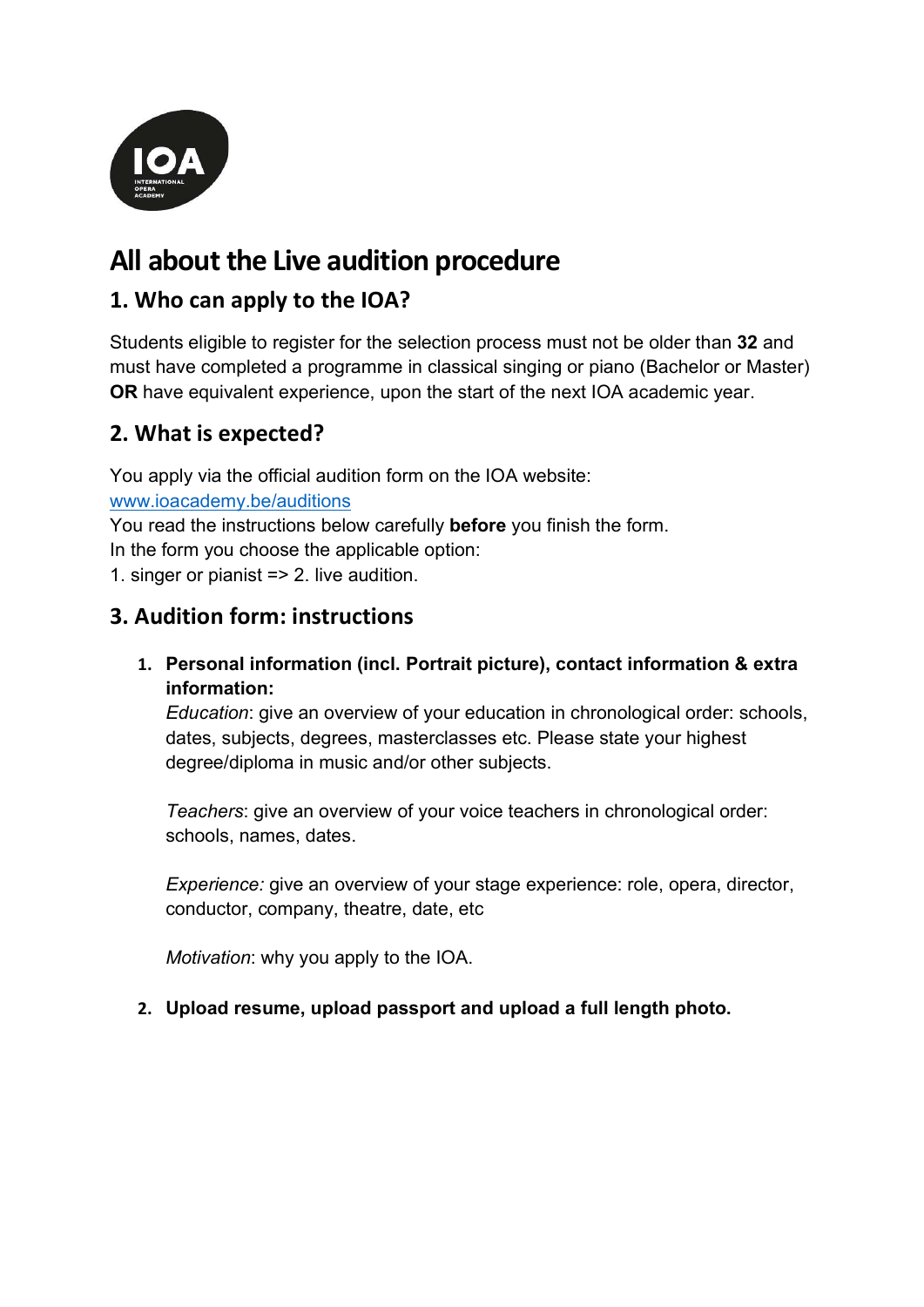#### 3. Audition repertoire

#### CANDIDATE-SINGER

- Read all information in the form well (cf. 4. what can you expect)
- Indicate the title, opera & composer 3 arias of your choice; one in Italian with secco recit, one in German and one in French.
- Indicate the author and title of a poem or a text in English that you know by heart (source: libretto, theatre play, poem or prose).

#### CANDIDATE-REPETITEUR

- Read all information in the form well (cf. 4. what can you expect)
- Indicate the opera & composer of a fragment of your choice from an opera written after 1800 (ensemble, NOT in Italian, 5-10 minutes long)
- Indicate the author and title of a poem or a text in English that you know by heart (source: libretto, theatre play, poem or prose).

### 4. Explain where you learned about the IOA

# 4. Audition: what can you expect?

Audition procedure for Singers:

- 1. Brief personal presentation by the candidate.
- 2. Performance:
	- a. Prepare and bring music of 3 arias (in 2 copies) of which one in Italian with secco recit, one in German and one in French. Note: Arias are performed without scores;
	- b. Bring a poem or text in English that you know by heart (source: libretto, theatre play, poem or prose).
- 3. Brief final interview:
	- a. The candidate will be asked to talk about motivation, background and personality, to demonstrate insight in the domain of opera and knowledge of languages.

#### Audition procedure for Repetiteurs:

- 1. Brief personal presentation by the candidate.
- 2. Performance:
	- a. The finale of Don Giovanni (complete from "Già la mensa preparata", including scena ultima) played and sung, partly conducted;
	- b. A fragment of your choice from an opera written after 1800 (ensemble, NOT in Italian, 5-10 mins long), played and sung;
	- c. Bring a poem or text in English that you know by heart (source: libretto, theatre play, poem or prose).
- 3. Brief final interview:
	- a. The candidate will be asked to talk about motivation, background and personality, to demonstrate insight in the domain of opera and knowledge of languages.